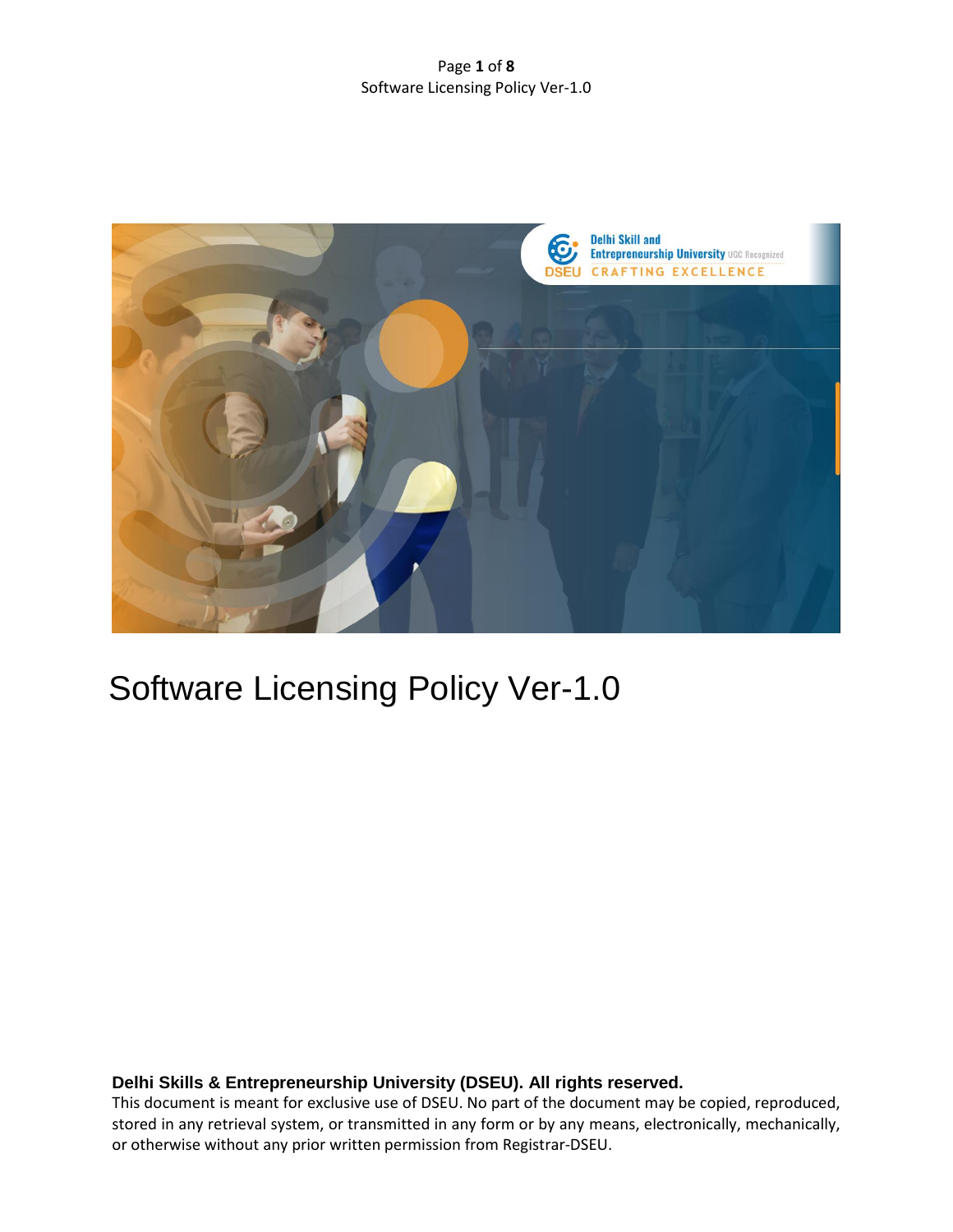#### Page **2** of **8** Software Licensing Policy Ver-1.0

# **Release Control**

| <b>Release Date</b> | <b>Version</b>   | <b>Details</b>                                         | <b>Released</b>                                               | Approved by: |
|---------------------|------------------|--------------------------------------------------------|---------------------------------------------------------------|--------------|
|                     | No:              |                                                        | by:                                                           |              |
| October 19, 2021    | V <sub>0.1</sub> | Pre-release, the purpose of                            | Mr. Joyjit Roy Ghatak<br>Choudhury,<br>Consultant (IT) - DSEU |              |
|                     |                  | pre-release is to inform all                           |                                                               |              |
|                     |                  | stake holders about the<br>issuance of this policy and |                                                               |              |
|                     |                  | also to give advance intimation                        | Mr. Prasun Kumar                                              |              |
|                     |                  | to the assured departments to<br>get prepared.         | Assistant Registrar(IT) - DSEU                                |              |
| November 17,        | $V$ 1.0          | First release                                          | Mr. Ashwani                                                   | Dr. Neharika |
| 2021                |                  |                                                        | Kansal,                                                       | Vohra,       |
|                     |                  |                                                        | Registrar-                                                    | Vice         |
|                     |                  |                                                        | <b>DSEU</b>                                                   | Chancellor-  |
|                     |                  |                                                        |                                                               | <b>DSEU</b>  |

# **Policy Owner**

| Department: | <b>Represented by:</b> | <b>Date</b>                 |
|-------------|------------------------|-----------------------------|
| ker         | Mr<br>ansal<br>wani    | ∍ממ<br>mnei<br><b>NOVEI</b> |

# **Policy assured by:**

| Department:    | <b>Represented by:</b>                   | <b>Applicable to</b>                           | <b>Date</b>       |
|----------------|------------------------------------------|------------------------------------------------|-------------------|
| Directors/HODs | <b>Individual Role</b><br><b>Holders</b> | Respective users<br>using computing<br>assets. | November 17, 2021 |

# **Delhi Skills & Entrepreneurship University (DSEU). All rights reserved.**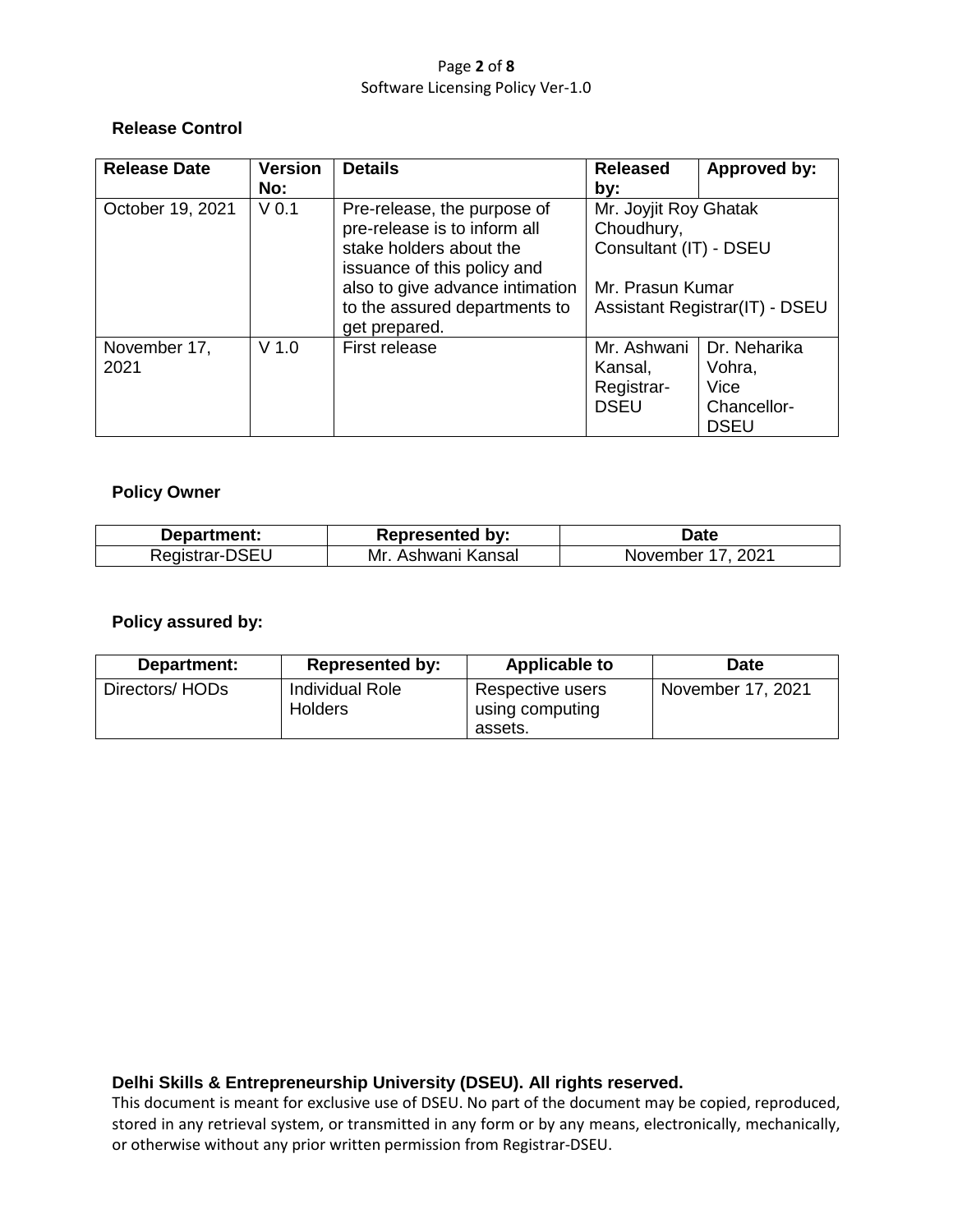### Page **3** of **8** Software Licensing Policy Ver-1.0

#### **Table of Contents**

|          | <b>1. OBJECTIVE</b>                                                                          | 4 |
|----------|----------------------------------------------------------------------------------------------|---|
| 2. SCOPE |                                                                                              | 4 |
|          | <b>3. USER RIGHTS &amp; RESPONSIBILITIES</b>                                                 | 4 |
|          | <b>4. POLICY DETAILS</b>                                                                     | 5 |
|          | <b>4.1. SOFTWARE LICENCING</b>                                                               | 5 |
|          | 4.2. ADHERENCE WITH CENTRAL, STATE, LOCAL, CYBER AND<br><b>APPLICABLE INTERNATIONAL LAWS</b> | 6 |
|          | <b>4.3 OTHER INAPPROPRIATE ACTIVITIES</b>                                                    | 6 |
|          | <b>4.4. ENFORCEMENT AND COMPLIANCE</b>                                                       | 6 |

# **Delhi Skills & Entrepreneurship University (DSEU). All rights reserved.**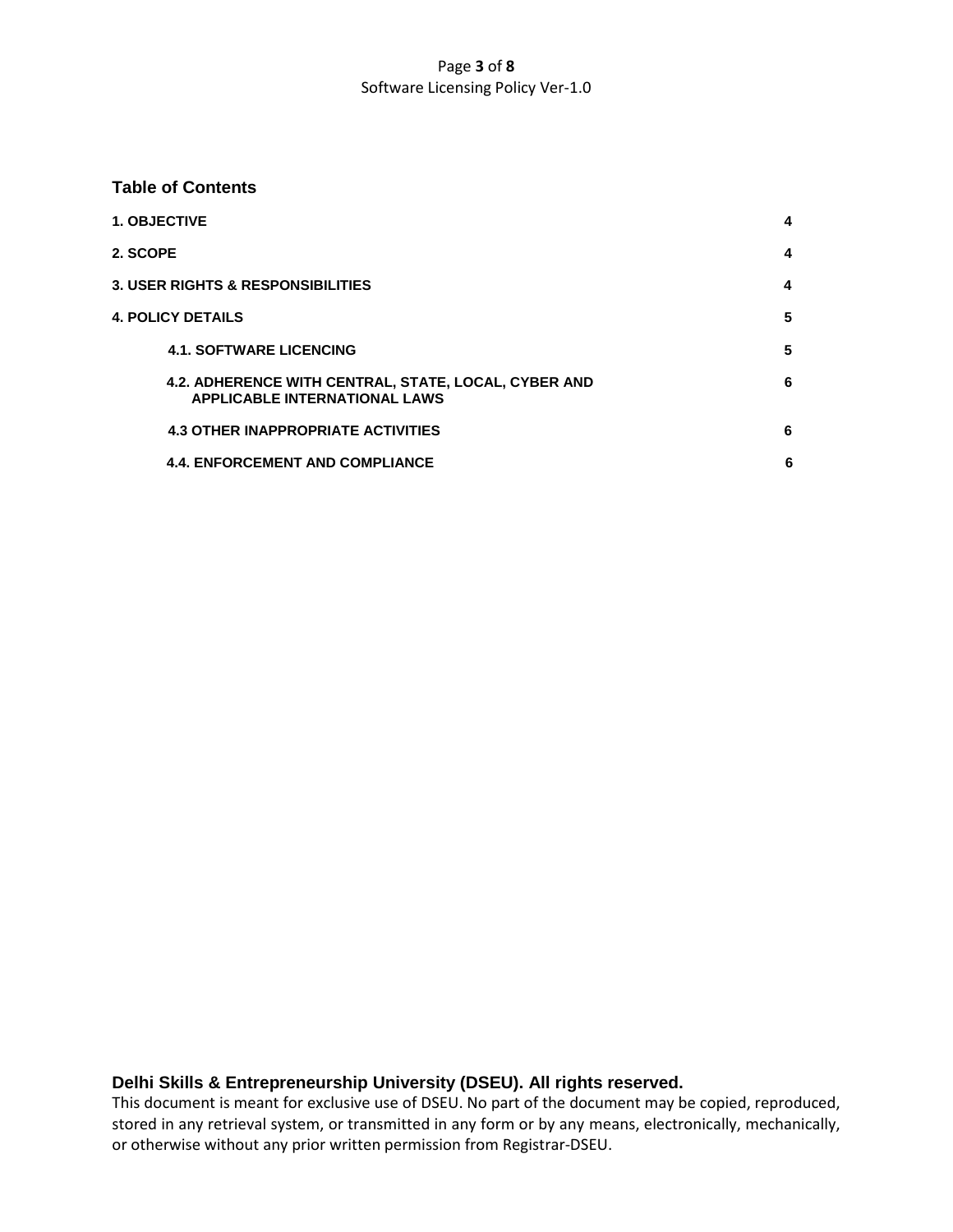#### Page **4** of **8** Software Licensing Policy Ver-1.0

## **1. OBJECTIVE**

The Software resources at Delhi Skill and Entrepreneurship University (DSEU) supports the educational, instructional, research and administrative activities of the Institution. The purpose of this Policy is to underline the importance of compliance with software licensing provisions.

DSEU has both a legal and ethical responsibility to prevent unauthorized duplication and distribution and proper usage of each software based on OEM end-user license agreement (EULA). Respect for intellectual effort and creativity is vital to academic discourse and enterprise. Because computer software is easily reproduced, respect for the work and creativity of others is especially critical.

Since unauthorized copying of software by individuals can harm the entire University, subjecting it to legal liabilities and making it more difficult to negotiate agreements that make software available at reasonable cost, it is the purpose of this policy to clarify the ramifications of such duplication and distribution, and to prevent such action.

# **2. SCOPE**

The scope of this policy on software licensing applies to the following:

- DSEU Employee and Students
- Software on devices (e.g. Desktops, Laptops and Servers) in either of the following categories:
	- o Devices which belongs to DSEU
	- $\circ$  Devices which are privately owned, but which are being used in DSEU Network
	- $\circ$  Devices owned or controlled by a third party under contract with the DSEU being used in DSEU Network

# **3. USER RIGHTS AND RESPONSIBILITIES**

DSEU has a responsibility for safe guarding the Software Licensing Policy protected from any unauthorized deployment.

a) All DSEU users, students and staff has a responsibility to ensure that all software used by members of the DSEU community using hardware supplied by DSEU, is appropriately licensed and demonstrate compliance to Software Licensing Policy,

b) Individual users have the responsibility to ensure that:

i. The Software installed in his/her Desktop / Laptop / Workstations which is allocated to them is licensed.

#### **Delhi Skills & Entrepreneurship University (DSEU). All rights reserved.**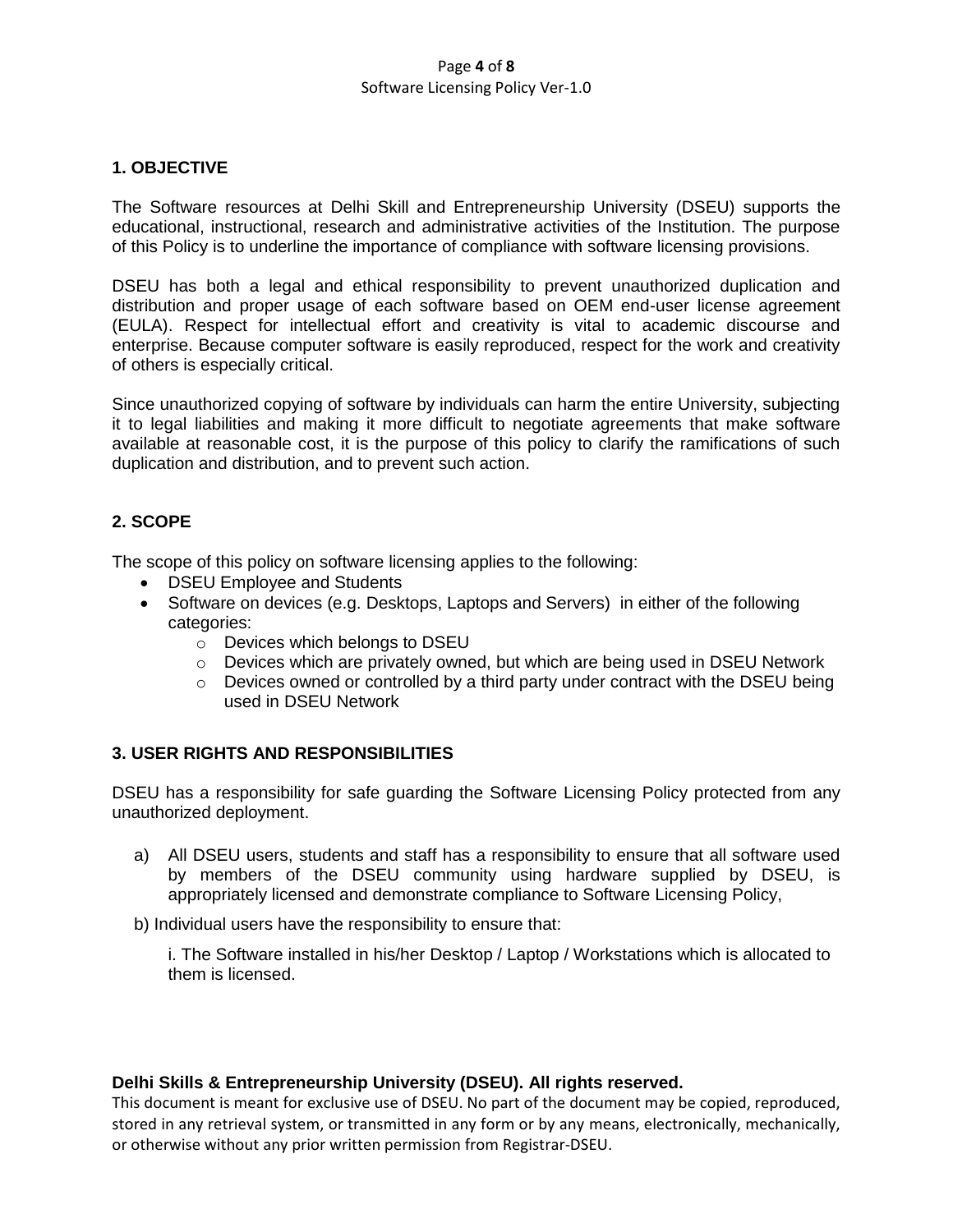# Page **5** of **8**

#### Software Licensing Policy Ver-1.0

ii. The Software should be named on the list of approved and supported software list maintained by the respective Campus Directors. All Campuses should maintain such list for any audit purpose.

iii. They comply with the conditions of use of the specific software license.

c) It is the responsibility of all users of computer software to read and be aware of the terms and conditions of an acquired software product's license agreement, and to abide by such agreement. It is the responsibility of professionals and skilled workers who provide information services and products, including instruction about the use of software resources, to refrain from copying and distributing software and related documentation, except as specifically authorized by licensed agreement, but also to clearly inform clients that they are the responsible licensees of such proprietary products.

# **4. POLICY DETAILS**

DSEU is committed to respect and adhere to all computer software copyrights and to adhere to the terms of all software licenses to which DSEU is a party.

- It is also the policy of DSEU, through which it authorizes the Campus Directorate to manage all software assets and to ensure that they install and use only legal software on its hardware (including laptops) and servers across DSEU. Unauthorized duplication of software may subject users and /or DSEU to both civil and criminal penalties under the Central, State, Local, Cyber and applicable International legal Laws.
- DSEU will not permit anyone associated with DSEU to use softwares in any manner inconsistent with its applicable license agreement, including giving or receiving software from contractors or other  $3<sup>rd</sup>$  parties. It is the policy that  $\overline{DSEU}$  acquire and distribute software in accordance with Purchasing terms and conditions in any license agreement accompanying a particular software product.
- When permanently disposing of equipment containing storage media ( desktop / laptop condemnation), all licensed software must be irretrievably deleted either before the equipment is moved off-site, or by utilizing an approved 3rd party off-site service.
- The Institution is bound by its contractual and license agreements respecting certain third party resources; you are expected to comply with all such agreements when using such resources. You can't violate the rights of any person or company protected by copyright, trade secret, patent or other intellectual property, or similar laws or regulation as this will qualify as illegal downloading. Also installation or distribution of "pirated" or other software products that are not appropriately licensed for use is strictly prohibited & respective users will be held responsible for any violation.

# **4.1 SOFTWARE LICENCING**

# **Delhi Skills & Entrepreneurship University (DSEU). All rights reserved.**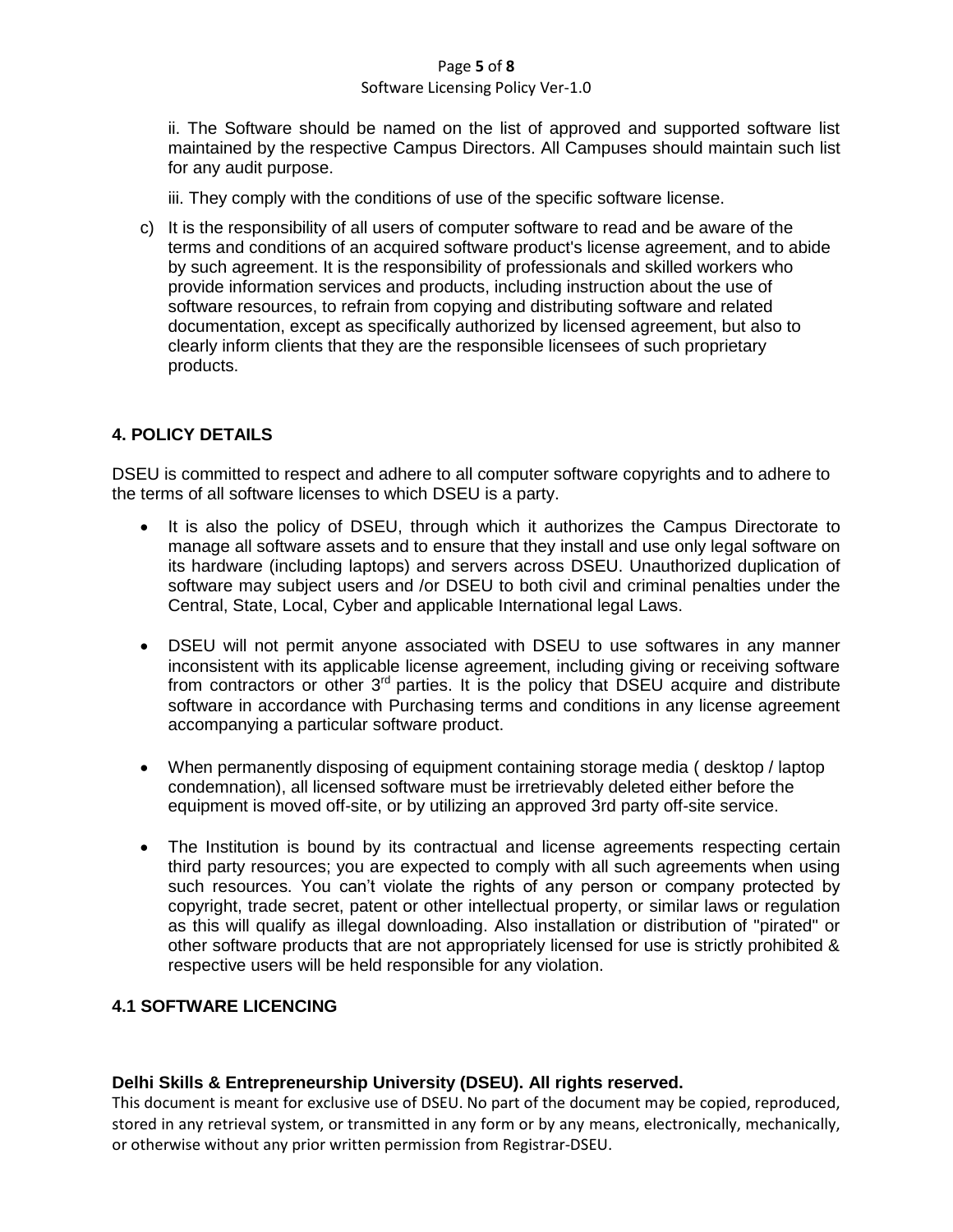#### Page **6** of **8**

#### Software Licensing Policy Ver-1.0

The DSEU IT Department may assist/ advice faculties / departments to procure licensing software under a variety of licensing types and distribution & usage strategies in case expertise sought for. Campus Directors with the help of Department heads may take help from IT Department to evaluate the need of the software and to select appropriate licensing type such as "site licenses" or "floating" network licenses and to identify to be used for academic and commercial purpose. Prior approval from Registrar is required for any such procurement.

- If the software termed as "open source" or "free" software, or any software that are downloaded, copied, or have been provided by a third party to departments or faculty, must bring to the notice of It Department to understand the license terms under which that software has been provided. Certain license terms have specific restrictions, and certain open source licenses are / maybe untenable for DSEU to use.
- For software having a licensing agreements, those installing it or authorizing the installation of the software, should be familiar with the terms of the agreement. All these licensing agreement should be maintained in the department that operates the system on which the software is installed. Faculty/ Departments should maintain sufficient documentation (e.g., End User License Agreements, purchase receipts, etc.) to validate if the software is appropriately licensed.
- When any Campus / Department purchases software, the DSEU IT Team should receive the software in order to complete registration and inventory requirements. Original media, license keys or codes must be maintained by the IT Department in order to be recorded in DSEU's IT Software Asset Inventory and configuration management database.

# **4.2. ADHERENCE WITH CENTRAL, STATE, LOCAL, CYBER AND APPLICABLE INTERNATIONAL LAWS**

As a member of the DSEU community, you are expected to uphold local acts/ordinances and central, state, cyber and applicable international laws. DSEU's guidelines related to use of technologies derived from this concern, including laws regarding license, copyright and the protection of intellectual property.

As a user of DSEU's computing and network resources you must:

- Abide by all Indian Central, State, Local, Cyber Law and applicable International Laws.
- Abide by all applicable copyright laws and licenses.
- DSEU has entered into legal agreements or contracts for many of our software and network resources which require each individual using them to comply with those agreements.

# **4.3. OTHER INAPPROPRIATE ACTIVITIES**

Third party copyrighted information or software that DSEU does not have specific approval to store and /or use /distribute, must not be stored or distribute on DSEU systems or networks.

# **Delhi Skills & Entrepreneurship University (DSEU). All rights reserved.**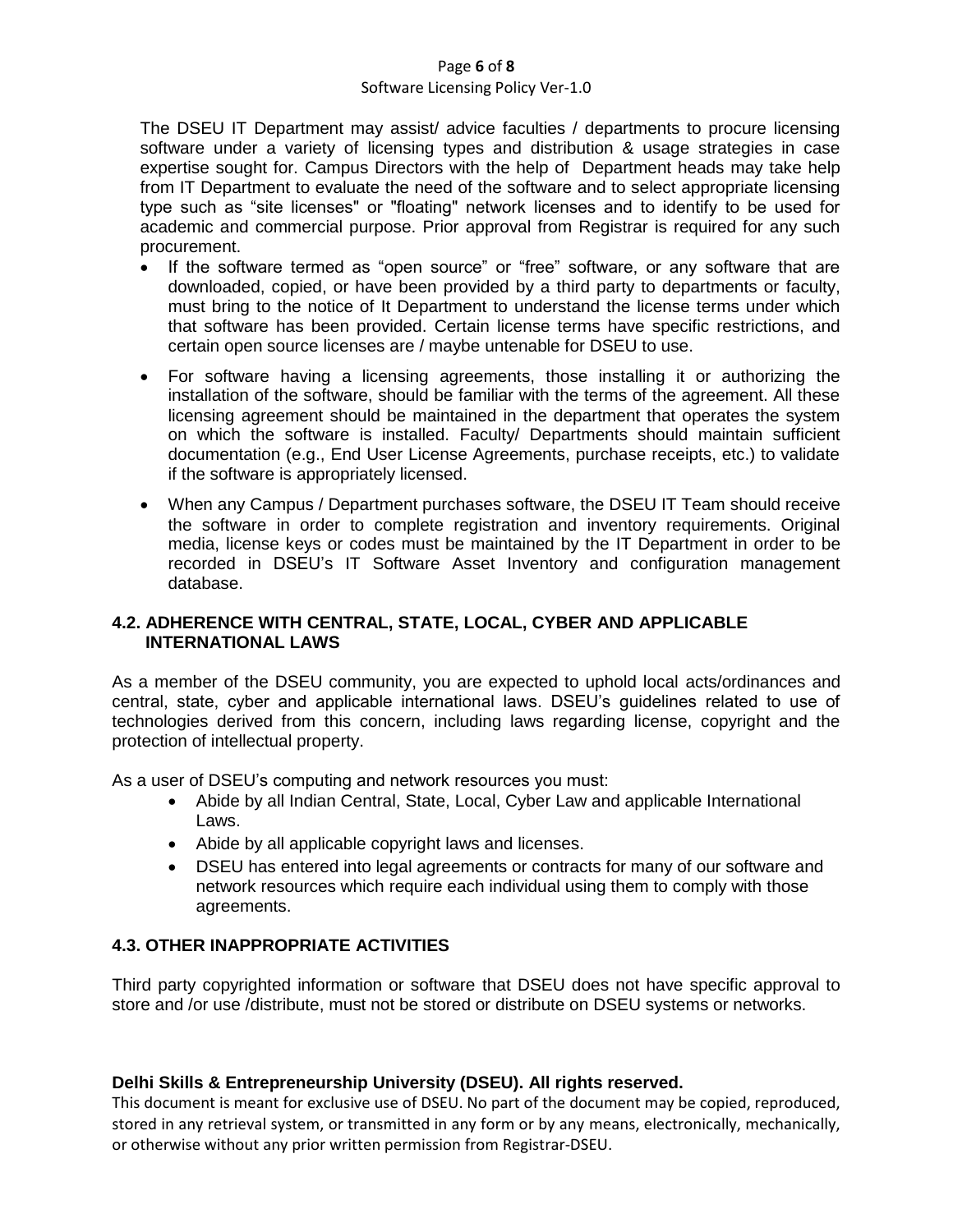#### Page **7** of **8** Software Licensing Policy Ver-1.0

## **4.4. ENFORCEMENT AND COMPLIANCE**

Software which is installed in any device used by an individual user must be able to produce evidence of proper licensing upon any audit. Staff should not under any circumstances, install personally purchased software OR pirated software on DSEU Hardware devices &/or install software procured / licensed by other organizations / universities during seminar / research program / visit / temporary engagement to other organization.

Non-compliance with software licensing provisions can bring about significant risk and liability for DSEU. External software audits in the institution to identify non-compliance may cost to DSEU, which puts the institution at significant risk of legal action and substantial penalty & substantial damage to the brand name as a whole.

All persons who are licensed to use software or whose control access to any computing and/or network resources are obliged to take all reasonable care to prevent the illicit copying and use of software and documentation.

No one shall introduce on to computer systems any software or other material requiring a license for which a valid license is not in place.

Any member who believes that unlicensed software is installed on equipment that he or she uses is responsible for advising their Department Head of that circumstance. Each department head that has a reason to believe that unlicensed software is installed on any equipment operated or managed by anyone associated with their department should remove the unlicensed software immediately and purchase appropriate licenses.

You can report any violations of the Software Licensing Policy at [abuseinfo@dseu.ac.in](mailto:abuseinfo@dseu.ac.in)

DSEU's conditions to use of licensed software – failure to comply with these policy guidelines could constitute a disciplinary offence:

The Registrar-DSEU reserves the right to grant access to staff/faculty/student computer without any advanced notice for audit purpose to enable them to check against an inventory of licensed software and hardware. Any unlicensed software or hardware or illicit copies of documentation will be removed by such audit staff and reported to the Registrar-DSEU, who may initiate disciplinary proceedings.

Violation of this policy may result in disciplinary action, severity of the punishment including termination of staff, depends upon the circumstances of the violation(s) of software copyright.

Each Campus Directors/Department Heads/Users will take responsibility (in conjunction with the authorized installer) for their own particular use of software, in accordance with the license terms and End User License Agreement.

#### **Delhi Skills & Entrepreneurship University (DSEU). All rights reserved.**